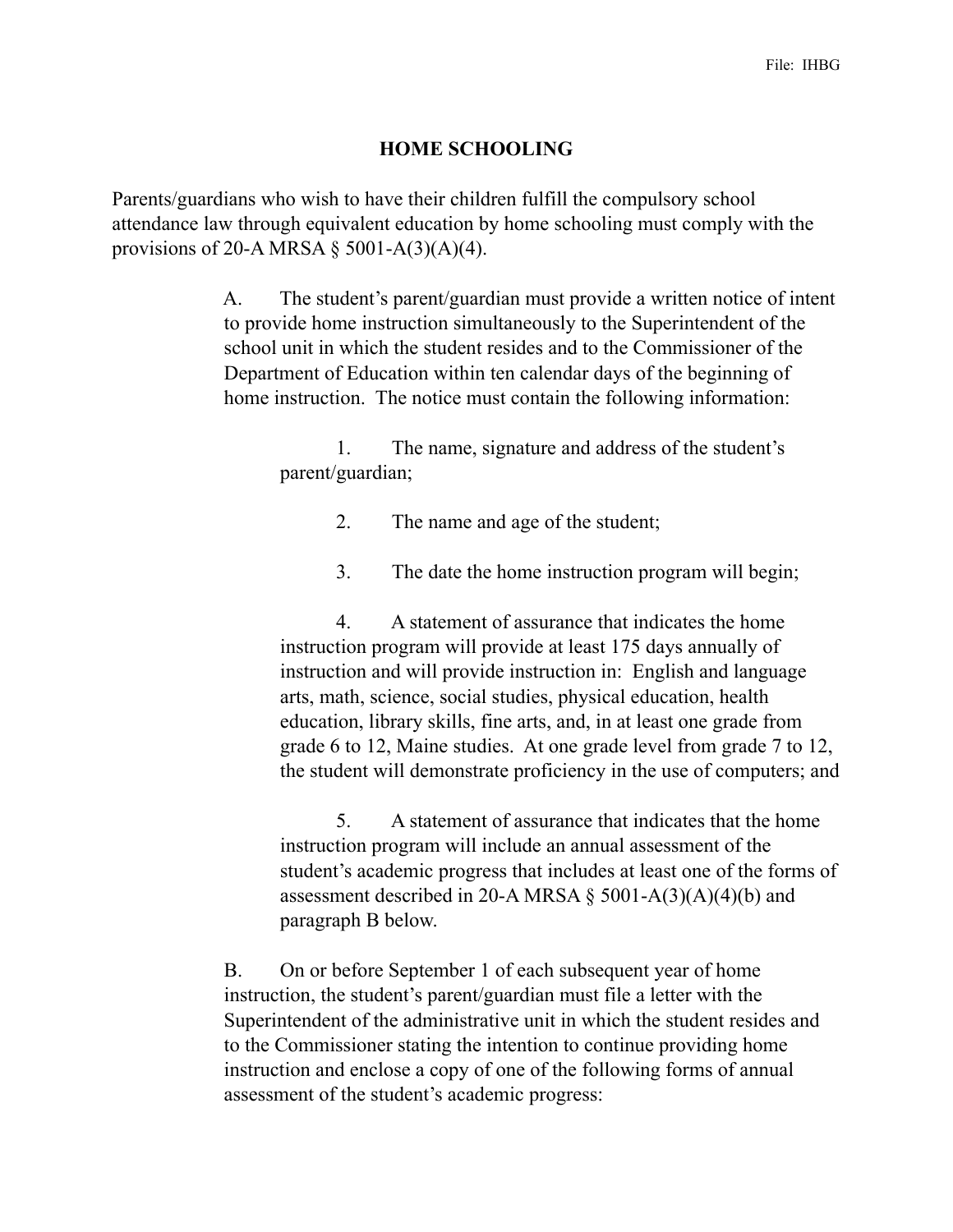- 1. A standardized achievement test administered through the administrative unit in which the student resides or through other arrangements approved by the Commissioner. If the test is administered through the administrative unit in which the student resides, that administration must be agreed to by the Superintendent of the administrative unit prior to submission of the written notice of intent to provide home instruction;
- 2. A test developed by the Superintendent/designee of the administrative unit in which the student resides appropriate to the student's home instruction program, which must be agreed to by the Superintendent of the administrative unit prior to submission of the written notice of intent to provide home instruction;
- 3. A review and acceptance of the student's progress by an identified individual who holds a current Maine teacher's certificate;
- 4. A review and acceptance of the student's progress based on, but not limited to, a presentation of an educational portfolio of the student to a local area home schooling support group whose membership for this purpose includes a currently certified Maine teacher or administrator; or
- 5. A review and acceptance of the student's progress by a local advisory board selected by the Superintendent of the administrative unit in which the student resides that includes one administrative unit employee and two home instruction tutors. A "home instruction tutor" means the parent/guardian or other person who acts or will act as a primary teacher of the student in the home instruction program. This provision must be agreed to by the Superintendent of the administrative unit in which the student resides prior to submission of the written notice of intent to provide home instruction.
- C. Dissemination of any information filed under 20-A MRSA § 5001-A(3) (A) (which applies to alternatives to attendance at public day school, including home schooling) is governed by the provisions of 20-A MRSA  $\S$  6001 (dissemination of information); the federal Family Educational Rights and Privacy Act of 1974, 20 USC § 1232g (2002); and the federal Education for All Handicapped Children Act of 1975, 20 USC § 1401-1487 (2002), except that "directory information" as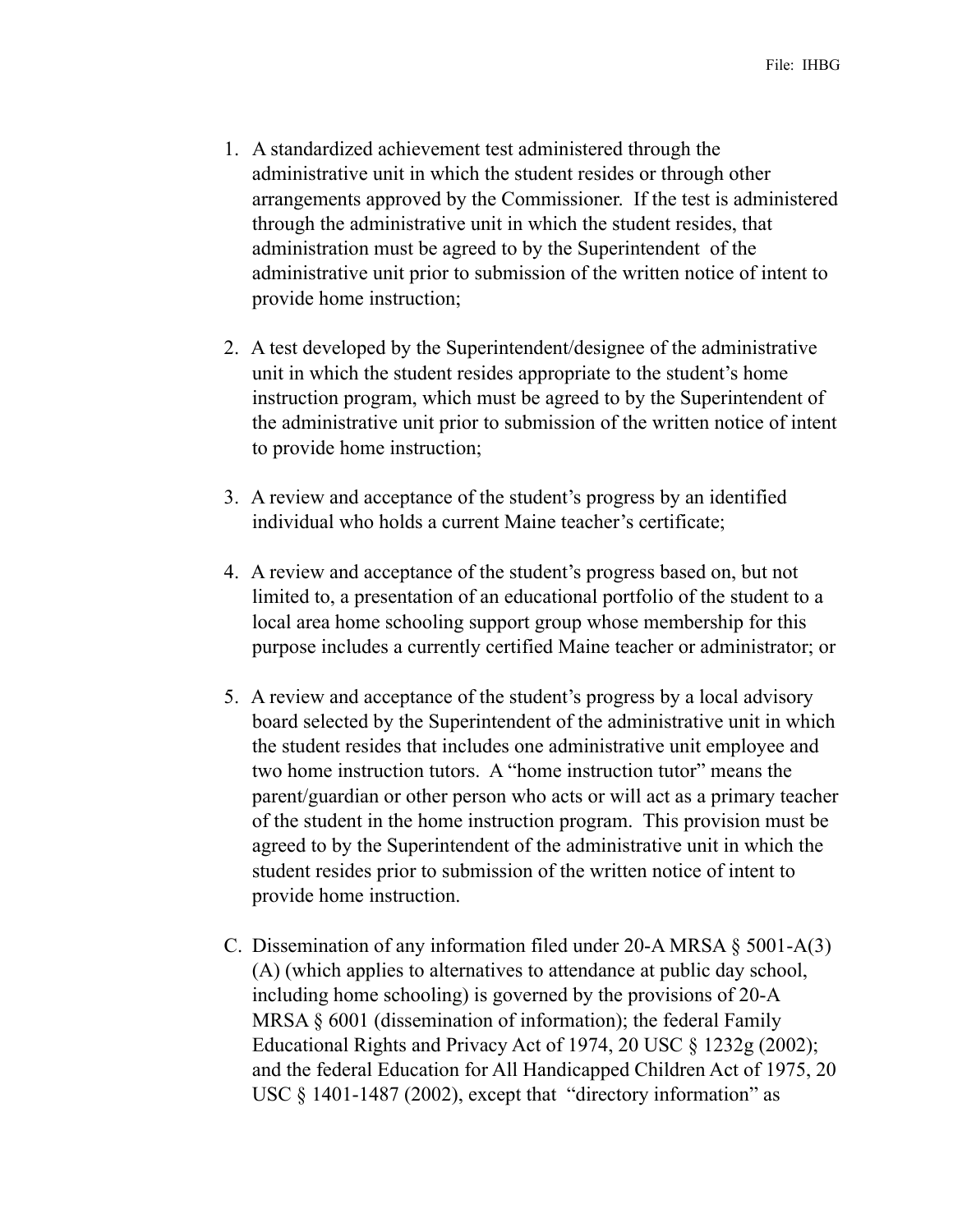defined by the federal Family Educational Rights and Privacy Act (FERPA) is confidential and is not subject to public disclosure unless the parent/guardian specifically permits disclosure in writing or a judge orders otherwise. Copies of any information filed under 20-A MRSA § 5001-A(3)(A) must be maintained by the student's parent/guardian until the home instruction program concludes. The records must be made available to the Commissioner upon request.

D. If the home instruction program is discontinued, students of compulsory school age must be enrolled in a public school or an equivalent instruction alternative as provided for by law. The receiving school shall determine the placement of the student. At the secondary level, the principal of the receiving school shall determine the value of the prior educational experience toward meeting the standards of Maine's system of Learning Results.

The Board accepts no responsibility for the unit in the application, review, approval, or oversight of home instruction programs except as provided for by law or this policy .

Participation by home-schooled students in the public school program shall only be permitted as described elsewhere in Board policy.

The Superintendent shall maintain a roster of all students eligible to attend school within the school unit who are receiving equivalent instruction, as provided in Department of Education rules.

| Legal Reference: | 20-A MRSA $\S$ 5001-A(3)<br>Ch. 125 § 12.02, Ch. 130 (Me. Dept. of Ed. Rules)                                                                                                                 |
|------------------|-----------------------------------------------------------------------------------------------------------------------------------------------------------------------------------------------|
| Cross Reference: | JEA – Compulsory School Attendance<br>IHBGA-R – Home Schooling—Participation in School Programs<br>JGAB – Assignment of Students to Classes: Transfer Students and<br>Home-Schooling Students |
| Adopted:         | January 26, 1993                                                                                                                                                                              |
| Reviewed:        | November 30, 1994                                                                                                                                                                             |
| Revised:         | January 10, 1998                                                                                                                                                                              |
| Reviewed:        | March 26, 2003                                                                                                                                                                                |
| Revised:         | February 10, 2004                                                                                                                                                                             |